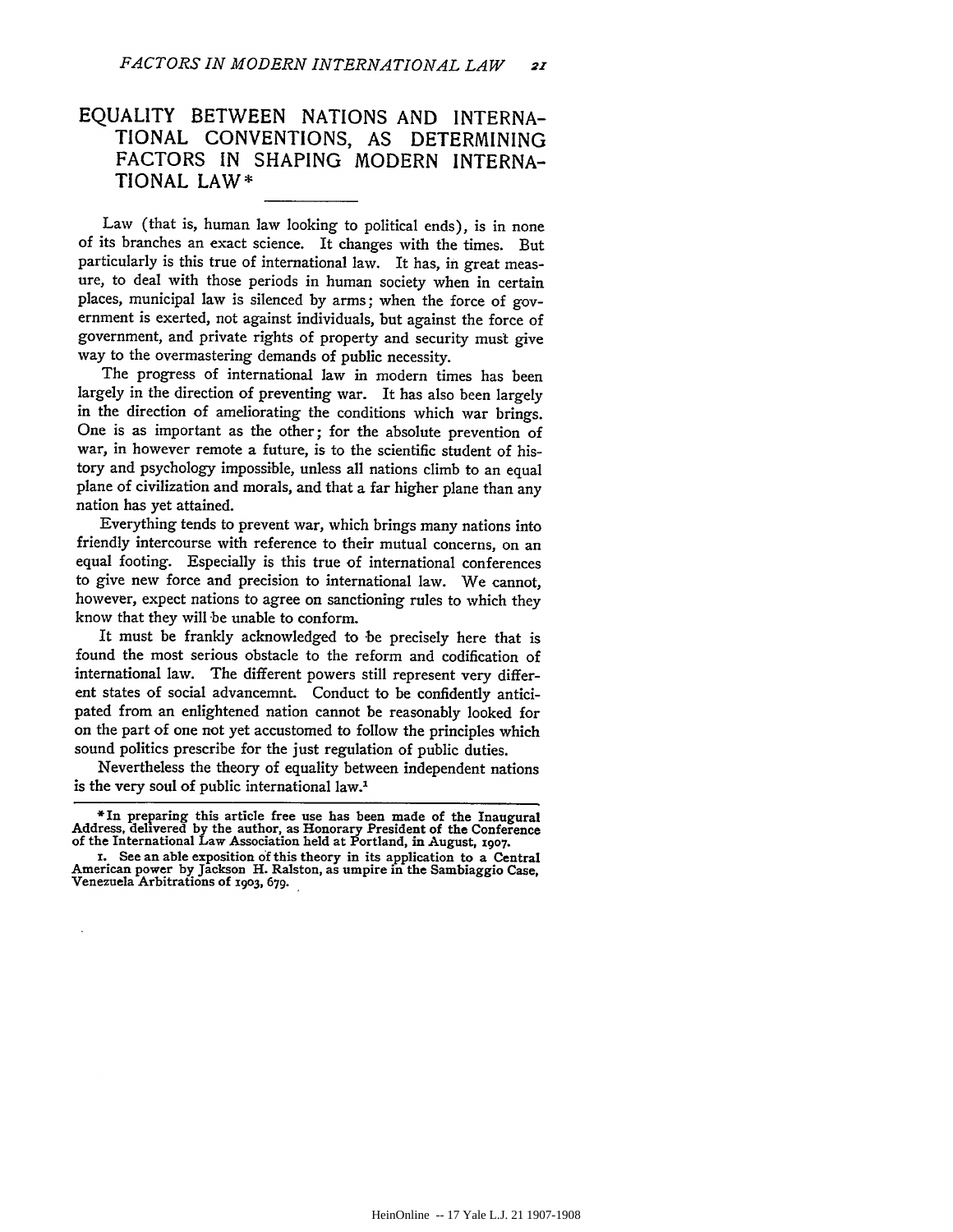It differs in this respect essentially and radically from the national laws of most of the leading powers. These recognize distinctions of birth or title, that is, the inequality of men in the relations of society. International law for those whom it governs has always asserted that they are equal in rights, however unequal they may be in power. Each is the legal peer of every other. This is the necessary result from the possession of independent sovereignty.

It is **by** universal insistence on this rule of equality that those who would advance the place of international law, whether public or private, as a social force can best secure their end. Only **by** such insistence can the moral support of the world be fully gained. Universal public opinion can be rallied to the defence of any theory of modes of regulating.relations between nations which is based on indubitable principles of social justice, and of no theory based on anything lower or less.

Those principles will in every case ultimately determine the judgment to be pronounced on any international dealings **by** that court without appeal, unseen but not unfelt by men, that is always in session,---truly named by Daniel Webster "the great tribunal of modem civilization."

The rule of equality has been less often violated in practice in the domain of private than in that of public international law. Questions of private international law are peculiarly for the courts of justice to determine, and no nation presumes to dictate to the courts of another.

To the settlement of many of the most perplexing of those questions the world hardly yet realizes what progress has been made through the several conventions emanating from the four Hague Conferences for the advancement of Private International Law of **1893,** 1894, **19oo** and **19o4.**

Two of the great powers-Great Britain and the United States -took no part in those Conferences. Their absence was attributable first to their territorial separation from the continent of Europe; second, to their adherence to the principles of feudalism respecting lands; and third, to their acceptance of the rule that domicil should determine status.

That rule, though long and firmly imbedded in English and American jurisprudence, cannot be said in either country to be the declaration or result of national policy.

We, in the United States, took it originally from English law as part of our colonial inheritance, and it has spread naturally from our older to our newer States. English law took it from the older continental jurists and from European practice.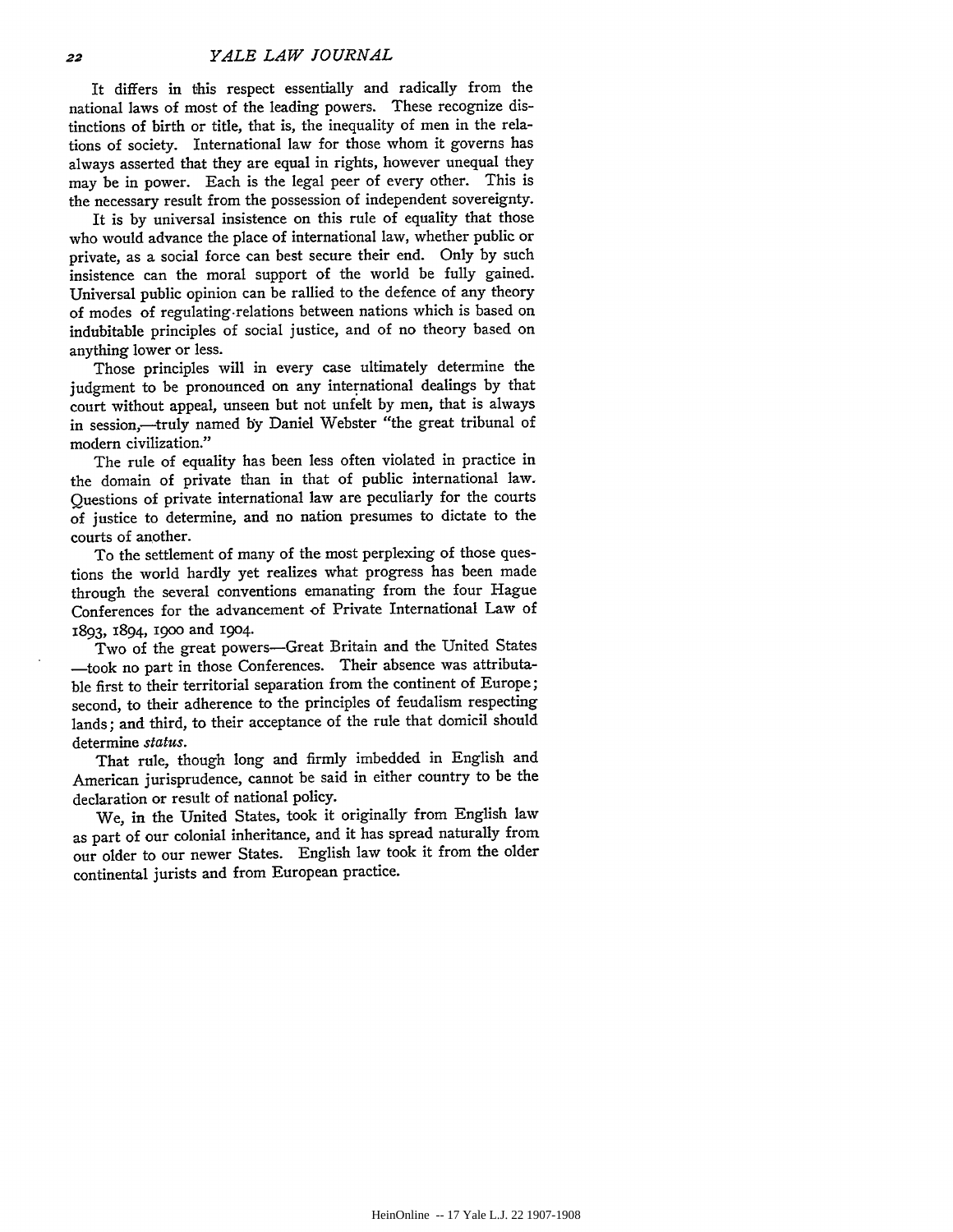European practice has changed. The drift of the last century, particularly in its closing quarter, was away from the test of domicil to that of nationality. This drift first assumed the force of a strong current in Italy,-a sign of her new life as a united kingdom. It has been greatly accelerated and broadened by the conventions proceeding from these Hague Conferences on Private International Law.

England and the United States cannot shut their eyes to the fact, for instance, that ten European nations have thus agreed, with regard to an institution on which all human society depends, that, as between their subjects, nationality shall be the criterion of civil rights in respect to assuming or dissolving the marriage relation.

It is not to be forgotten that whichever standard be adoptednationality or domicil-for the determination of any question of status, the result will ordinarily be the same. Few ever have a domicil in a country to which they do not bear allegiance.

On grounds both of convenience and of right much certainly can be said in favor of the test of allegiance.

It is to his nation that every one looks for the protection of his rights of person or property. He looks to it only, when at home. He looks to it ultimately, when abroad.

These rights, while he remains one of its inhabitants are determined by its will. Why should they not be, when he calls upon it, from a foreign land, for protection? Has it a duty to protect abroad what it would not give at home?

It was formerly argued, with more force than it can be now, that a man's domicil could be ascertained more easily than his nationality. The steady extension of the system of public records to the incidents of the life of the private individual, and the tendency of the world to subject both emigration and immigration to governmental inspection and regulation have made it easier than it once was to determine questions of nationality with promptitude and accuracy.

The most valuable asset of a new country, under the conditions of modern society, it has been said,<sup>2</sup> is apt to be its annual accession of adventurous foreigners. Thorold Rogers, twenty years ago, estimated the value to the United States of those who entered it as a hundred million pounds a year. These men are gained without the cost of rearing and educating them.

No wonder that modern immigration laws require strict records of who thus arrive, and when and whence they come, and where they plan to go.

No wonder, on the other hand, that if a naturalized citizen leave

**<sup>2.</sup>** Rhodes' History of The United States, **I, 355.**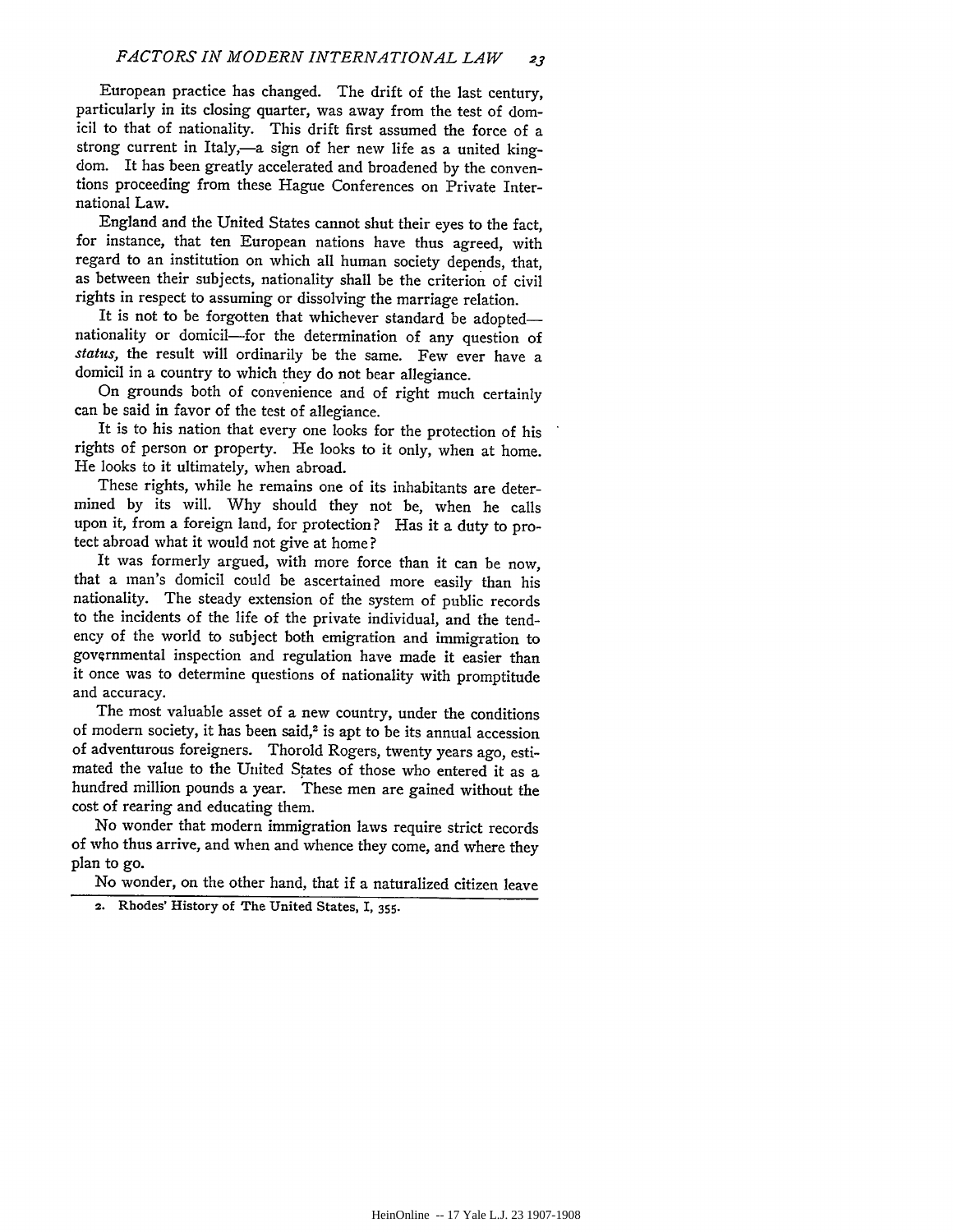his adopted country to refound a home in his native land, it should proceed to cast him off and make his long-continued absence presumptive proof of his renunciation of its protection.<sup>3</sup>

In regard to the English and American doctrine as to the *lex silus,* as determining matters of succession to real estate, it must be conceded -also that it is not in entire accord with the spirit of modern society. The right of aliens to inherit is every year more generally conceded by law or treaty. The general growth of the recording system, as to land transfers, the facility with which real estate can thus be made a basis of credit, and the comprehensive mortgages, privileges, or hypothecations to which it has been everywhere subjected, for the security of contractual obligations, have all contributed to mobilize the soil. The gradual detachment of political rights from land-owners, as such, has had a similar effect, and it is to have a still greater one.

The days of feudalism, as an existing institution are long past. The day is passing when its theory can be preserved, in a world increasingly devoted to freedom of commerce and freedom of government.

It seems, therefore, to be not impossible that on both these points of difference England and the United States may yet fall in with the modern trend of European opinion.

Every international congress or conference in which they or their citizens participate has a certain influence in that direction. Such gatherings naturally make, in some degree, for the unification of world-opinion as to the proper rules of social order to be, in each particular nation, formulated in law. Through them the last hundred years have created a new force in this direction, which has been continually gaining strength. Through them came the Declaration of Paris, the three Hague Conventions formulated in 1899, and the setting up of the Hague Tribunal as a working institution. Through the last of them, which has just closed a four months' session, attended by every considerable civilized nation, is likely to come an international prize court that will speak for the world.

Since the Congress of Vienna, more than seven hundred such assemblages, of real importance, counting those both of a public and of a private character, have taken place in Europe and America.<sup>4</sup> Every one of these, in bringing the representatives or citizens of different and distant powers into friendly intercourse on topics of common interest, has done something towards drawing the world together, and making it acquainted with itself. Every

**<sup>3.</sup>** See, *e. g.:* the Act of the Congress of the United **States** as to Immigration and Naturalization, of June **29,** 19o6.

<sup>4.</sup> See the American Journal of International Law, I, pp. **565, 579, 8o8.**